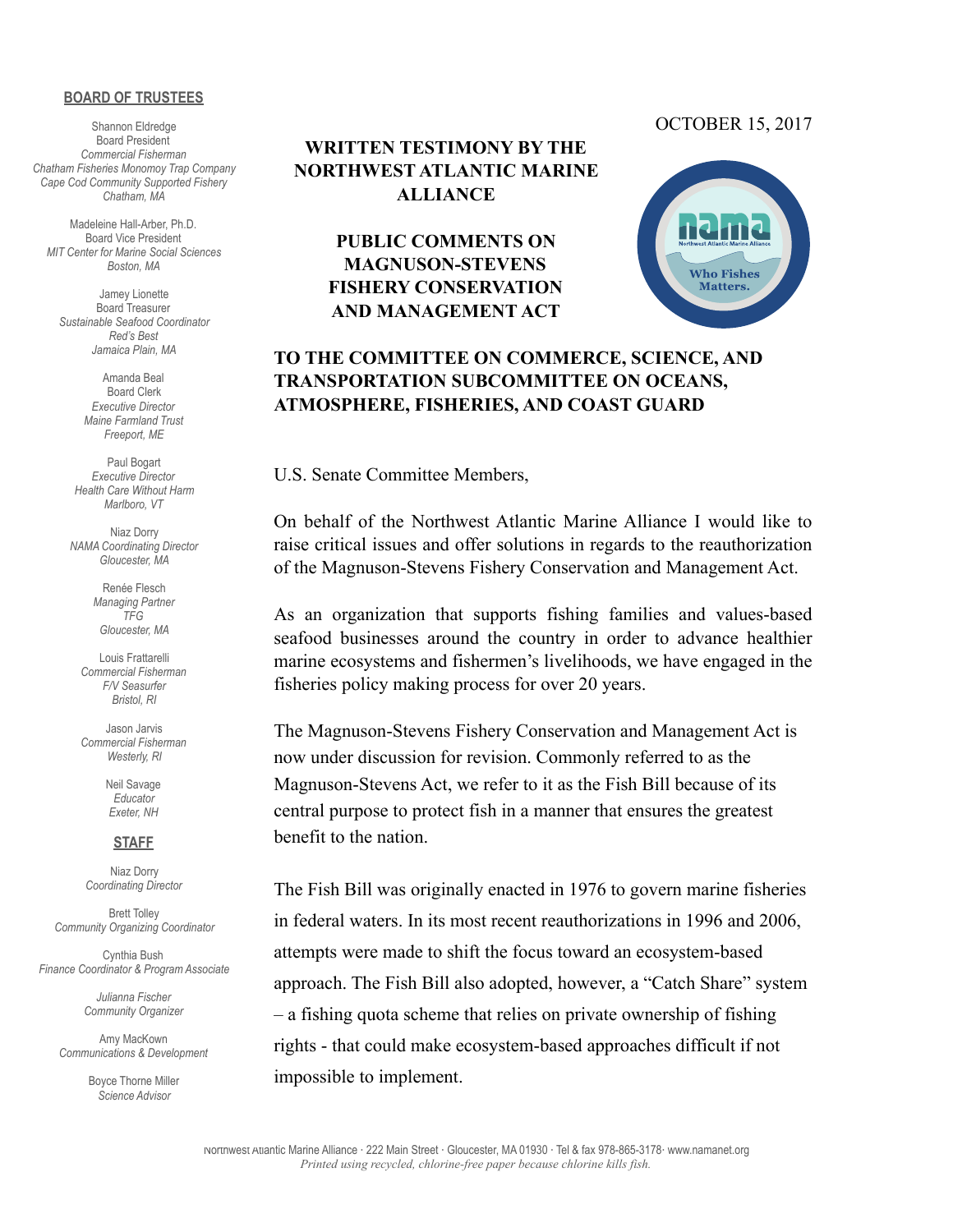While its supporters tout the benefits of privatizing fishing rights through Catch Shares, this approach has been highly contested. Evidence from NAMA's own community outreach and other independent research has indicated that:

- Privatization of fishing rights has grave human, economic, and environmental consequences
- The ocean and rights to its fisheries do not need to be privatized in order to prevent overexploitation
- Once fisheries are privatized, public input is limited, if not discouraged, and oversight is trusted to those who own the quota and permits

In reality, the current Fish Bill causes harm to marine ecosystems, fishermen, and their communities across the US due to its over-reliance on Catch Shares as the panacea for fixing what ails fisheries management.

To overcome these challenges, the Fish Bill needs sensible, productive revisions that protect both fisheries and fishermen. This Policy Brief outlines key evidence and recommendations for members of Congress to utilize throughout this Fish Bill reauthorization in order to preserve marine environments, communities that depend on them, and ensure the "greatest overall benefit to the nation."

## **EVIDENCE**

Under Catch Share policy, the allocation of fishing rights has sweeping negative consequences for:

## **Marine Ecosystems**

<span id="page-1-1"></span> • Consolidation of fishing quota can increase negative ecological impacts of fishing. $1$ 

<span id="page-1-0"></span><sup>&</sup>lt;sup>[1](#page-1-1)</sup> Tolley, B, Gregory, R, Marten, G. (2015) Promoting resilience in a regional seafood system: New England and the Fish Locally Collaborative. Journal of Environmental Studies and Sciences. Volume 5, Issue 4. 593-607.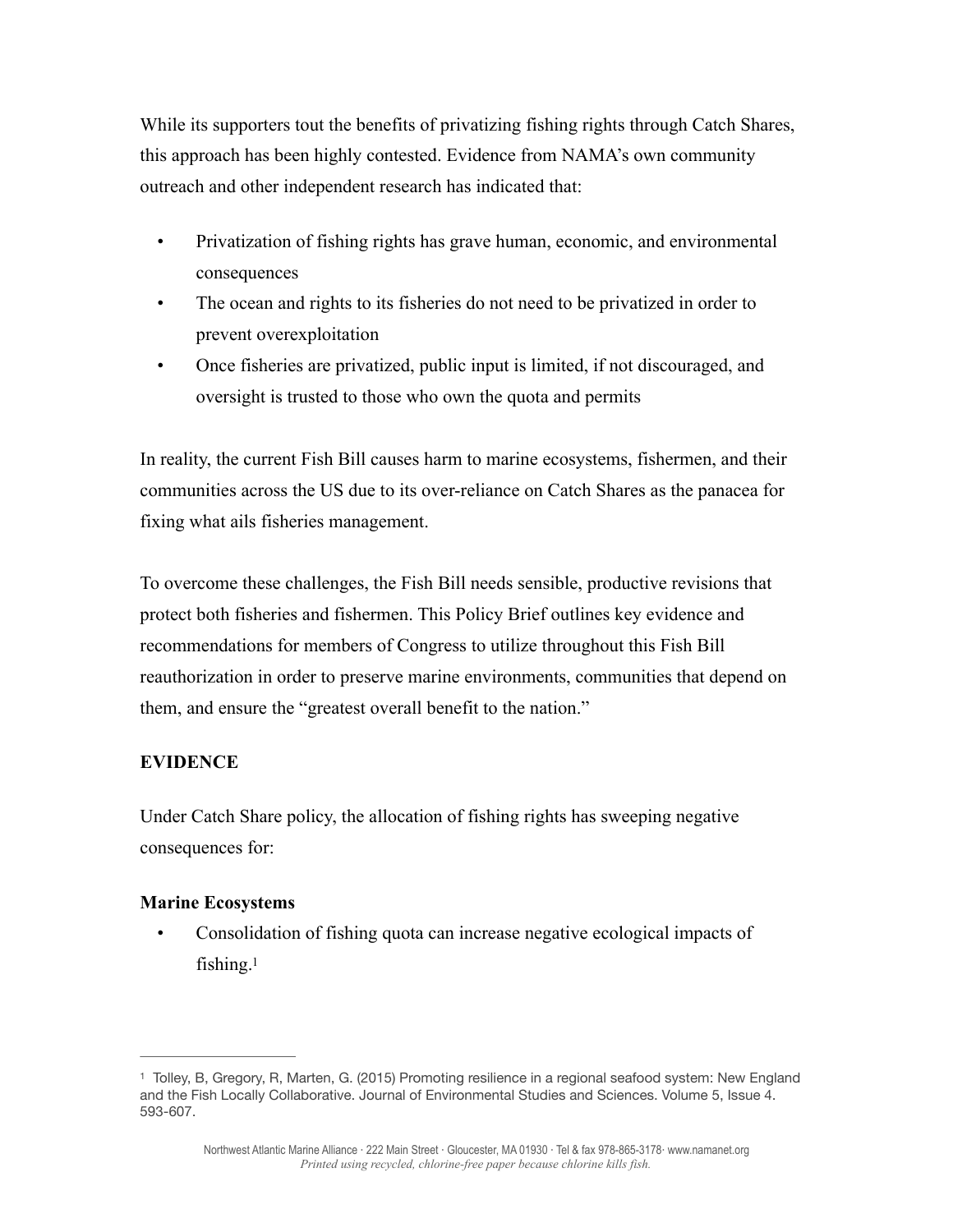- Habitat, migratory patterns, and trophic relationships have been disrupted by Catch Shares.[2](#page-2-0)
- <span id="page-2-5"></span><span id="page-2-4"></span> • Catch Shares can cause "anti-conservation incentive" among fishermen, either in "high-grading" (selecting fish with the highest value per pound, and dumping the lower-value fish) or in the case where a quota does not yet exist, they might aim for larger catch histories to ensure a greater percentage of future quota allocation. [3](#page-2-1)

## **Democracy**

 • The current Fish Bill lacks sufficient accountability measures for regional fishery management councils. At regional fishery management meeting meetings, NAMA has witnessed a breakdown of the democratic process in which some fishermen's voiceswere silenced and/or intentionally excluded<sup>[4](#page-2-2)</sup> from public record.

#### **Local Economies**

- <span id="page-2-6"></span> • Catch Shares can lead to the creation of an absentee owner class that does not fish, but only leases fishing rights, which can reduce fishermen's economic benefit[.5](#page-2-3)
- <span id="page-2-7"></span> • Under Catch Shares, quota and permit values create capital barriers to entry for new fishermen.3

## **Communities**

- The current Fish Bill has not provided sufficient support for small and medium scale fishing operations, causing a decline in both.
- Catch Shares are leading to mass-consolidation of fisheries and fishing business with little restriction.

<span id="page-2-0"></span><sup>&</sup>lt;sup>[2](#page-2-4)</sup> Brewer, J. (2011). Paper fish and policy conflict: catch shares and ecosystem-based management in Maine's groundfishery. Ecology and Society, 16(1)

<span id="page-2-1"></span><sup>&</sup>lt;sup>[3](#page-2-5)</sup> Copes, P., & Charles, A. (2004). Socioeconomics of individual transferable quotas and community-based fishery management. Agricultural and Resource Economics Review, 33(2), 171-181.

<span id="page-2-2"></span><sup>4</sup> Northwest Atlantic Marine Alliance letter to NOAA Fisheries. 2017. [http://www.namanet.org/sites/default/](http://www.namanet.org/sites/default/files/field_file/NAMA%20Comments%20on%20Participatory%20Democracy_0.pdf) [files/field\\_file/NAMA%20Comments%20on%20Participatory%20Democracy\\_0.pdf](http://www.namanet.org/sites/default/files/field_file/NAMA%20Comments%20on%20Participatory%20Democracy_0.pdf)

<span id="page-2-3"></span><sup>&</sup>lt;sup>[5](#page-2-7)</sup> Pinkerton, E., & Edwards, D. N. (2009). The elephant in the room: the hidden costs of leasing individual transferable fishing quotas. Marine Policy, 33(4), 707-713.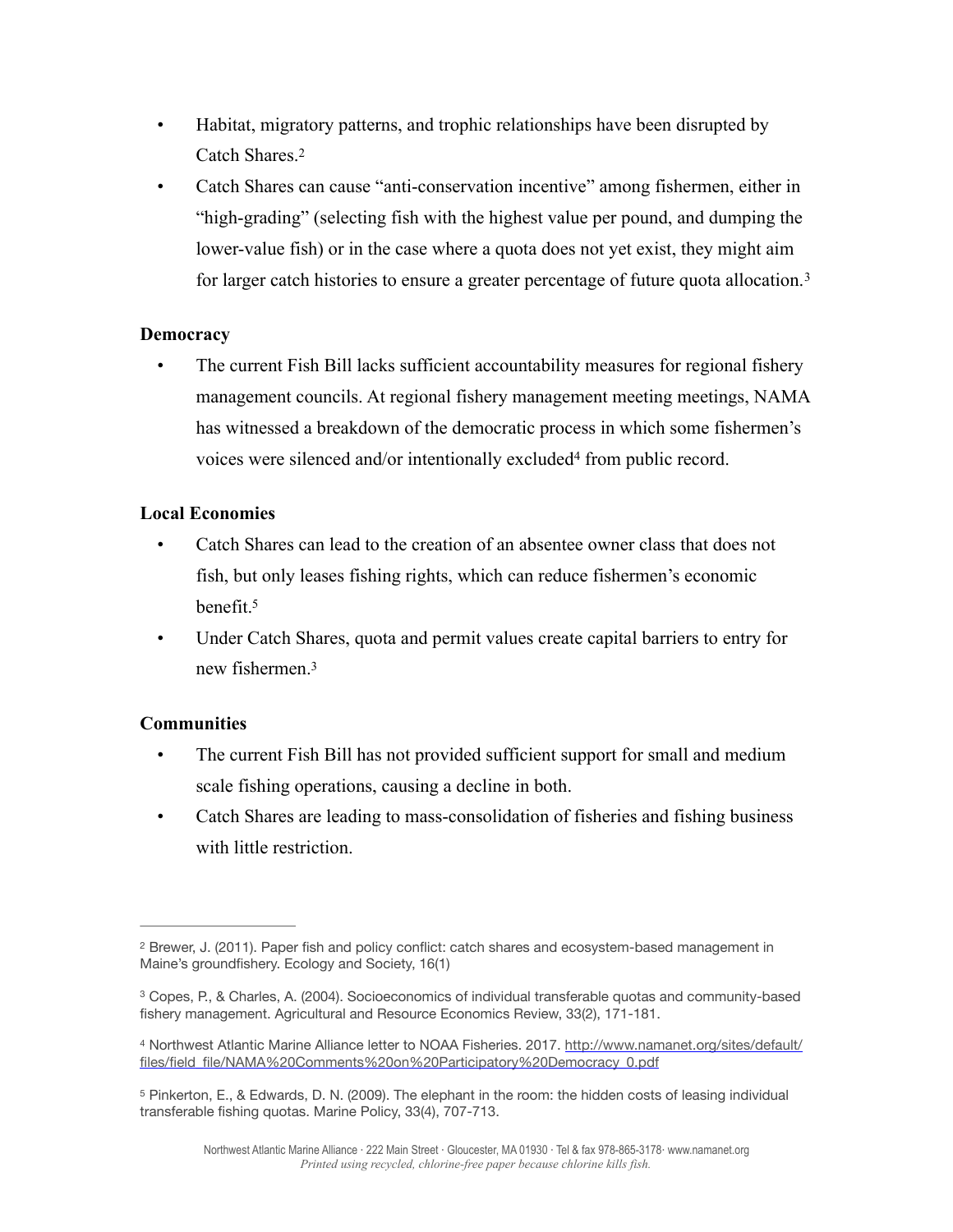• Consolidation of fisheries access causes the loss of working waterfront infrastructure which has a disproportionate impact on rural coastal communities.

#### **Food System**

 • The current Fish Bill does not address or promote access to healthy, economically accessible, and local seafood for all.

## **WHY IS REVISING THE FISH BILL IMPORTANT?**

The current Fish Bill neglects its duty to manage not only environmental but also social and economic impacts on fishing communities. This occurs to the detriment of the fisheries and those community-based fishermen who have the smallest ecological footprint. The opportunity to avoid further damage is shrinking as the deleterious Catch Shares system is further ingrained in fisheries across the country.

## **RECOMMENDATIONS**

NAMA has developed five initial recommendations to ensure that fisheries are indeed managed for the greatest benefit to the nation. Doing so will directly improve the marine environment, the democratic processes of fisheries management, the livelihoods of fishermen, and the health of local economies, as well as the provisioning of quality seafood to all in the nation.

It is NAMA's strong belief that Congress must:

#### **Improve marine environments**

- No entity should control more than 2% of any quota managed species. Congress must institute limits on the consolidation of fishing quota to avoid the negative ecological impacts of large, vertically integrated enterprises.
- Fish Bill requirements should specifically address non-fishing impacts to the marine environment, such as climate change, pollution, deforestation, mining, and oil and gas exploration.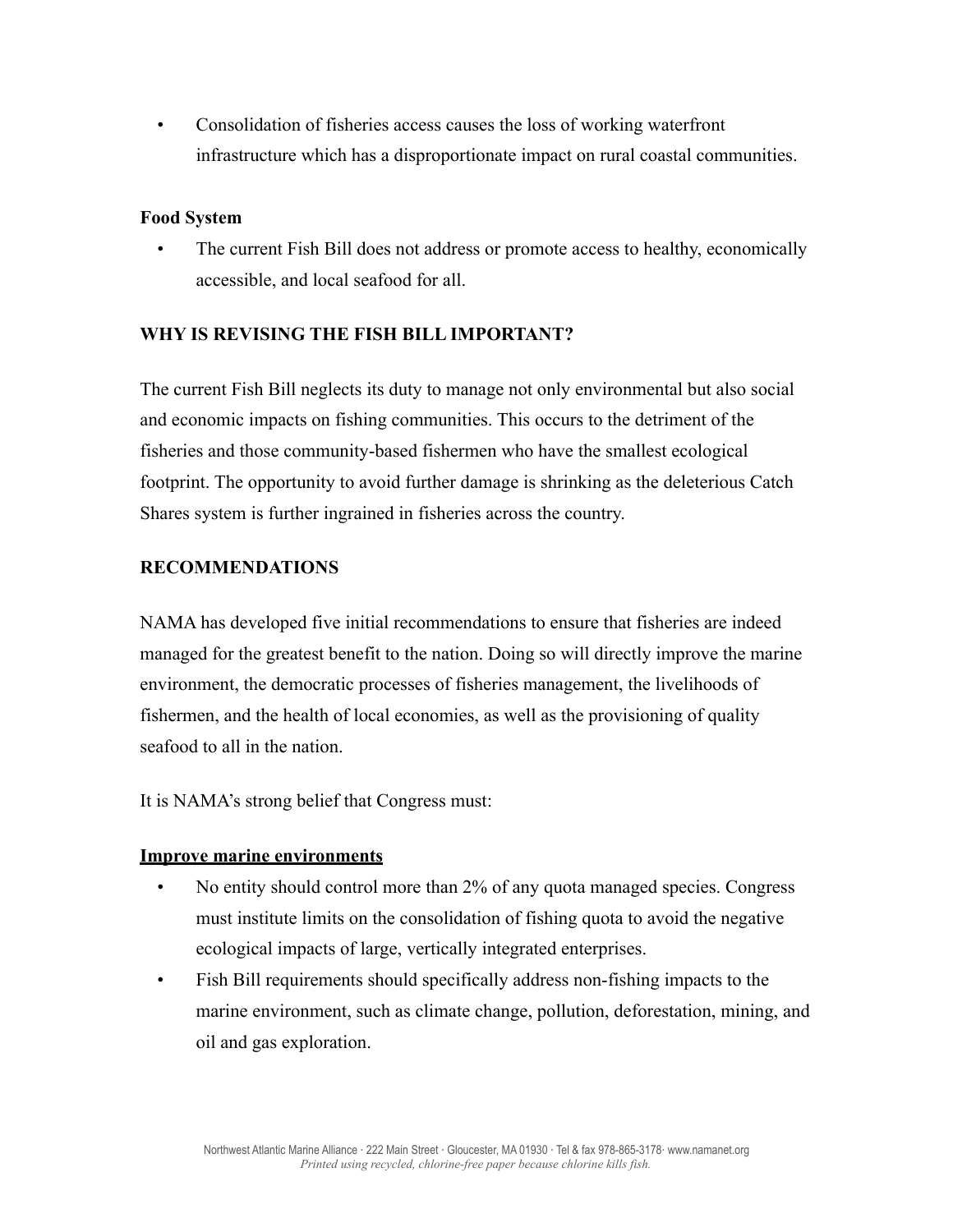## **Safeguard democracy**

- Reform the Regional Council process with internal mechanisms that decentralize authority and create authentic participatory roles for fishermen and all other interested parties. [6](#page-4-0)
- <span id="page-4-1"></span>Redesign meetings and provide more time on the agenda for collaborative working sessions that promote active participation and dialogue not only among council members and fishermen, but with the public as well.

# **Transparency and accountability**

- Catch Shares are leading to more and more data and information to be labeled as "proprietary information" keeping the public in the dark about what's really happening to the ocean commons.
- The Council process must be reformed to better represent the wide range of concerns of fishing communities and of the national interest, and more information needs to remain in the public domain.

## **Support communities and local economies**

- Incentivize diversification of fishing methods and species harvested by vessels.
- Promote and support independent, small and medium scale fishing businesses.

## **Increase access to seafood**

 • Create an initiative that ensures healthy and local seafood is provided to all people regardless of economic status. Community-supported fisheries and fish-toinstitution programs could be incentivized and directly supported by the Fish Bill to achieve gains in the seafood supply chain.

# **CONCLUSION**

Your attention to this matter is important because of the harm posed to our local economies and marine environments. If these issues are not addressed in the Fish Bill, Congress runs the risk of overexploiting our marine environment, losing certain fish

<span id="page-4-0"></span>[<sup>6</sup>](#page-4-1) Frontani, H. & Simonitsch, M. (2005) New England Fisheries and Participatory Management: Rhetoric and Realities. Studies in New England Geography. Book 7.